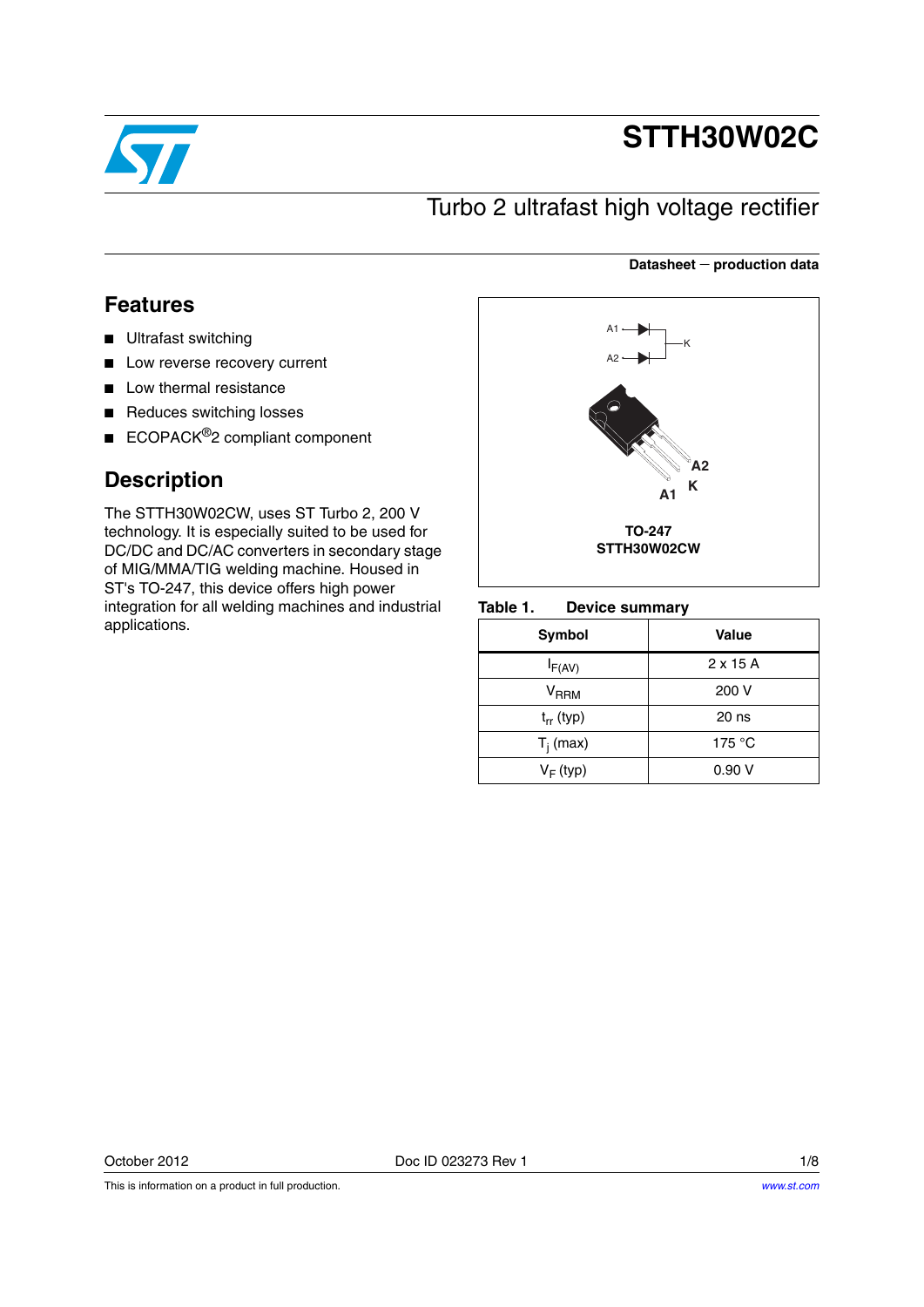## **1 Characteristics**

#### Table 2. Absolute ratings (limiting values, at 25 °C, unless otherwise specified)

| Symbol                                            | <b>Parameter</b>                       |                 | Value     | Unit |   |  |
|---------------------------------------------------|----------------------------------------|-----------------|-----------|------|---|--|
| <b>V<sub>RRM</sub></b>                            | Repetitive peak reverse voltage        |                 | 200       |      |   |  |
| I <sub>F(RMS)</sub>                               | Forward rms current                    | 30              | А         |      |   |  |
|                                                   |                                        | $T_c = 125 °C$  | Per diode | 15   | А |  |
| Average forward current, $\delta = 0.5$<br>IF(AV) | $T_c = 115^{\circ}$ C                  | Per device      | 30        |      |   |  |
| <sup>I</sup> FSM                                  | Surge non repetitive forward current   | 140             | A         |      |   |  |
| ${\sf T}_{\sf stg}$                               | Storage temperature range              | $-65$ to $+175$ | °C        |      |   |  |
| T.                                                | Maximum operating junction temperature |                 | $+175$    | °C   |   |  |

#### Table 3. **Thermal resistance**

| Symbol        | <b>Parameter</b> | <b>Value</b> | Unit |                 |
|---------------|------------------|--------------|------|-----------------|
|               | Junction to case | Per diode    | 2.5  |                 |
| $R_{th(j-c)}$ | Total            |              | 1.5  | $\degree$ C / W |
| $R_{th(c)}$   | Coupling         |              | 0.5  |                 |

When diodes 1 and 2 are used simultaneously:

T<sub>j</sub>(diode 1) = P(diode 1) x R<sub>th(j-c)</sub>(per diode) + P(diode 2) x R<sub>th(c)</sub>

#### Table 4. **Static electrical characteristics**

| Symbol                                          | <b>Parameter</b> | <b>Test conditions</b> | Min.         | <b>Typ</b> | Max. | Unit |  |
|-------------------------------------------------|------------------|------------------------|--------------|------------|------|------|--|
| $I_R$ <sup>(1)</sup><br>Reverse leakage current |                  | $T_i = 25 °C$          |              |            |      | 10   |  |
|                                                 | $T_i = 125 °C$   | $V_R = V_{RRM}$        |              | 5          | 50   | μA   |  |
|                                                 |                  | $T_i = 25 °C$          | $I_F = 15A$  |            |      | 1.20 |  |
| $V_F^{(2)}$<br>Forward voltage drop             | $T_i = 150 °C$   |                        |              | 0.90       | 1.05 | ν    |  |
|                                                 |                  | $T_i = 25 °C$          | $I_F = 30 A$ |            |      | 1.4  |  |
|                                                 |                  | $T_i = 150 °C$         |              |            | 1.1  | 1.3  |  |

1. Pulse test:  $t_p = 5$  ms,  $\delta < 2\%$ 

2. Pulse test:  $t_p = 380 \text{ }\mu\text{s}, \delta < 2\%$ 

To evaluate the conduction losses use the following equation:

 $P = 0.8 \times I_{F(AV)} + 0.0167 I_{F}^{2}$ <sub>(RMS)</sub>

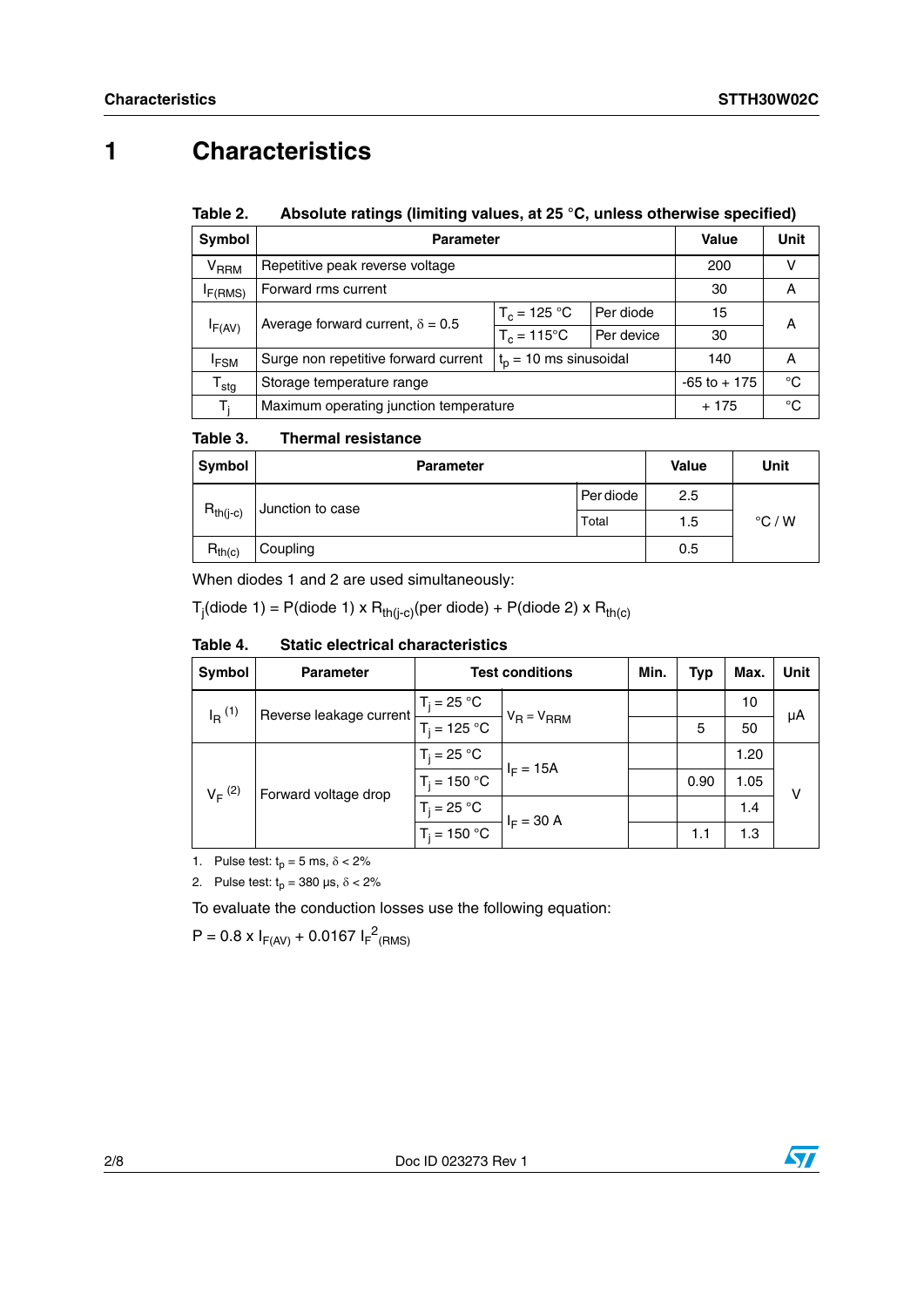| <b>Symbol</b>       | <b>Parameter</b>         | <b>Test conditions</b>                          |                                                            |  | <b>Typ</b> | Max. | <b>Unit</b> |
|---------------------|--------------------------|-------------------------------------------------|------------------------------------------------------------|--|------------|------|-------------|
| <sup>I</sup> RM     | Reverse recovery current |                                                 |                                                            |  |            | 9    | A           |
| $Q_{RR}$            | Reverse recovery charge  | $T_i = 125 °C$                                  | $I_F$ = 15 A, $V_R$ = 160 V<br>$dl_F/dt = -200$ A/ $\mu s$ |  | 160        |      | nC          |
| $S_{\text{factor}}$ | Softness factor          |                                                 |                                                            |  | 0.3        |      |             |
| $t_{rr}$            | Reverse recovery time    | $T_i = 25 °C$                                   | $I_F = 1$ A, $V_R = 30$ V<br>$dl_F/dt = -100$ A/ $\mu s$   |  | 20         | 25   | ns          |
| $t_{fr}$            | Forward recovery time    | $T_i = 25 °C$<br>$I_F = 15$ A, $V_{FR} = 1.1$ V |                                                            |  |            | 200  | ns          |
| $V_{FP}$            | Forward recovery voltage | $T_i = 25 °C$                                   | $dl_F/dt = 100$ A/ $\mu s$                                 |  | 1.6        | 2.4  | v           |

**Table 5. Dynamic electrical characteristics**







**Figure 3. Relative variation of thermal impedance junction to case versus pulse duration**



**versus dI**F**/dt (typical values, per** 

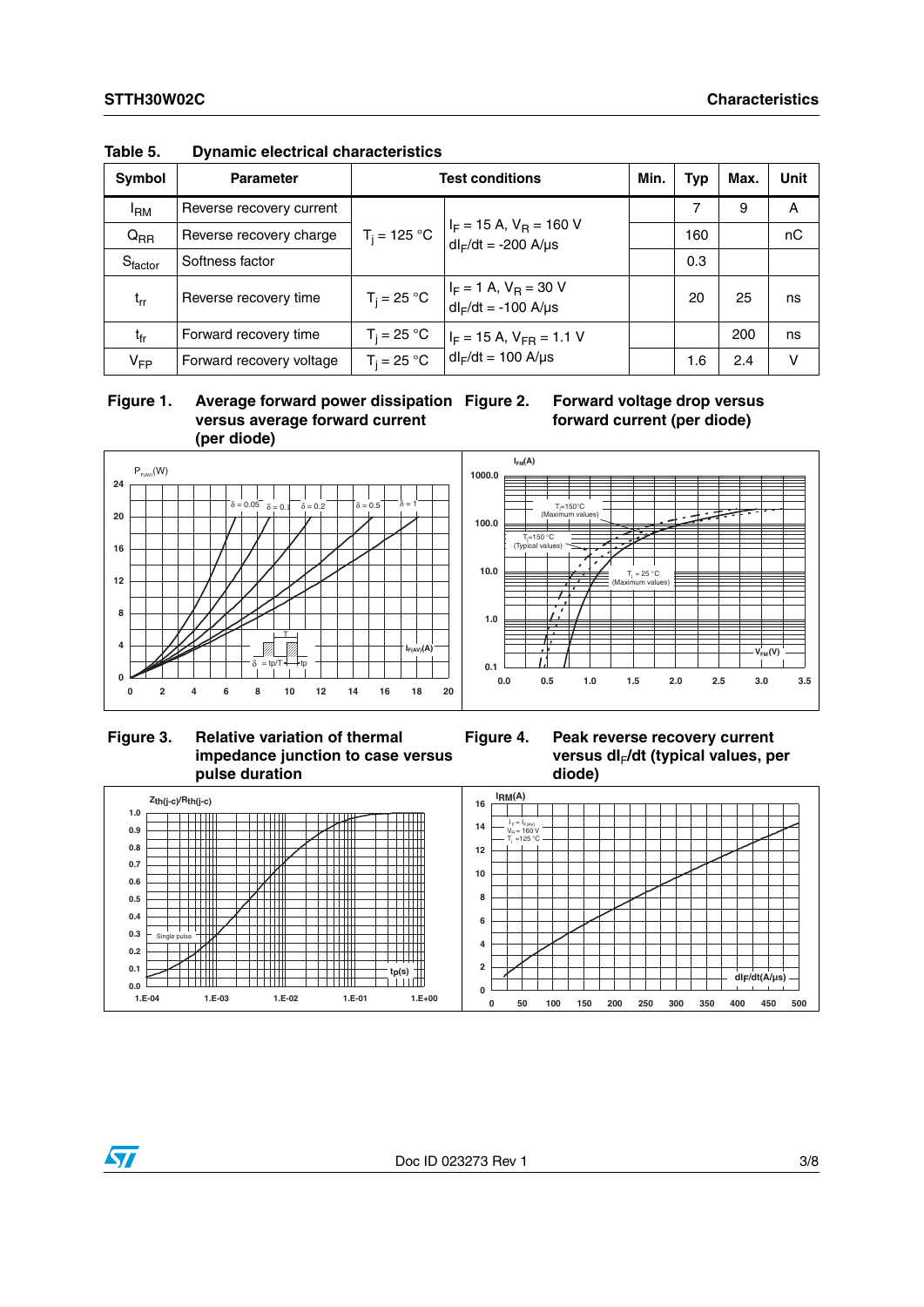**dIF/dt(A/µs)**

### Figure 5. Reverse recovery time versus dl<sub>F</sub>/dt **(typical values, per diode)**





### **Figure 7. Relative variations of dynamic parameters versus junction temperature**



**0 50 100 150 200 250 300 350 400 450 500**



**0**

**50 100 150**

**200 250 300** **QRR(nC)**

 $=160$ V<sub>R</sub>=160 V<br>T<sub>i</sub>=125 °C

Figure 9. Forward recovery time versus dl<sub>F</sub>/dt **(typical values, per diode)**





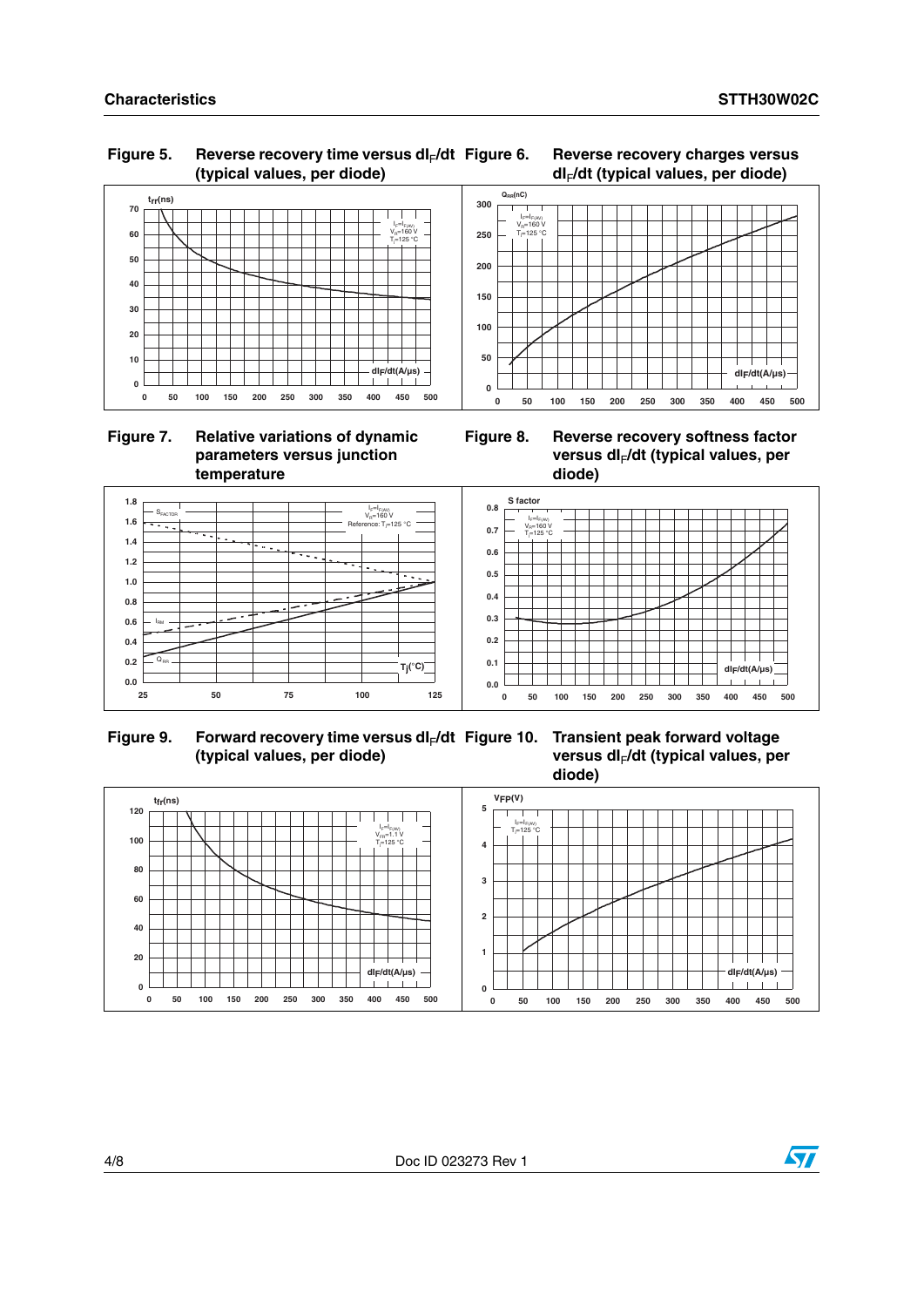| $u$ ivu $v$ |    |     |           |
|-------------|----|-----|-----------|
| C(pF)       |    |     |           |
| 100         |    |     |           |
|             |    |     | $F=1$ MHz |
|             |    |     |           |
|             |    |     |           |
|             |    |     |           |
|             |    |     |           |
|             |    |     |           |
|             |    |     |           |
|             |    |     |           |
|             |    |     |           |
|             |    |     |           |
|             |    |     |           |
|             |    |     |           |
|             |    |     | $V_R(V)$  |
| 10          |    |     |           |
| 1           | 10 | 100 | 1000      |

### **Figure 11. Junction capacitance versus reverse voltage applied (typical values, per diode)**

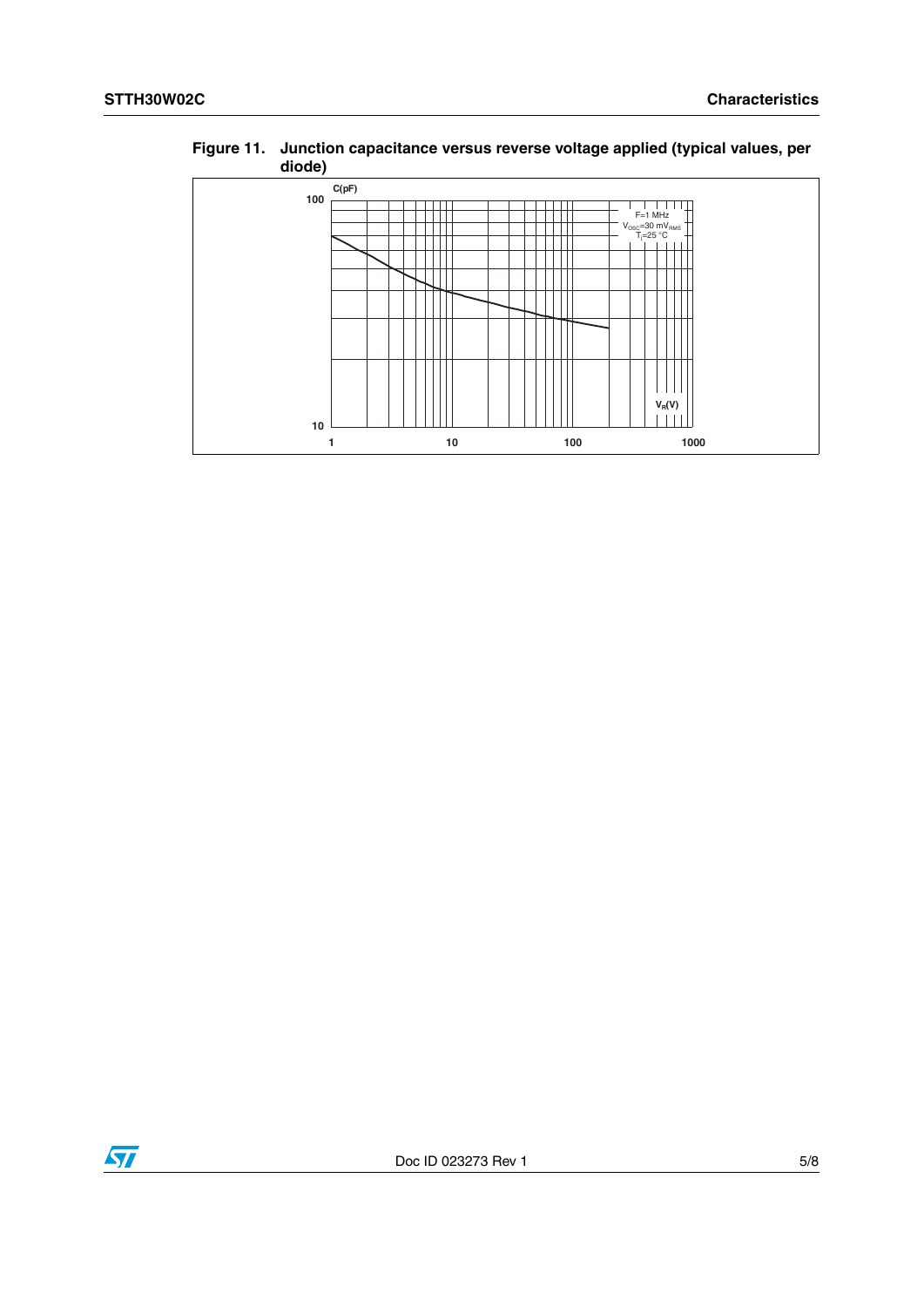## **2 Package information**

- Epoxy meets UL94, V0
- Cooling method: by conduction (C)
- Recommended torque value: 0.55 N·m (1.0 N·m maximum)

In order to meet environmental requirements, ST offers these devices in different grades of ECOPACK® packages, depending on their level of environmental compliance. ECOPACK® specifications, grade definitions and product status are available at: *[www.st.com](http://www.st.com).* ECOPACK® is an ST trademark.

Table 6. **Table 6. TO-247 dimensions**

|                                                                           |                    |                         | <b>Dimensions</b>     |                    |            |       |               |            |       |
|---------------------------------------------------------------------------|--------------------|-------------------------|-----------------------|--------------------|------------|-------|---------------|------------|-------|
|                                                                           |                    |                         | Ref.                  | <b>Millimeters</b> |            |       | <b>Inches</b> |            |       |
|                                                                           |                    |                         |                       | Min.               | Typ.       | Max.  | Min.          | <b>Typ</b> | Max.  |
| Heat-sink plane<br>Α<br>Ε<br>ÆP<br>के<br>$\overline{\Phi}$<br>$\mathbb S$ |                    | A                       | 4.85                  |                    | 5.15       | 0.191 |               | 0.203      |       |
|                                                                           |                    | A1                      | 2.20                  |                    | 2.60       | 0.086 |               | 0.102      |       |
|                                                                           | b                  | 1.00                    |                       | 1.40               | 0.039      |       | 0.055         |            |       |
|                                                                           | b1                 | 2.00                    |                       | 2.40               | 0.078      |       | 0.094         |            |       |
|                                                                           |                    | b <sub>2</sub>          | 3.00                  |                    | 3.40       | 0.118 |               | 0.133      |       |
| ÆR<br>D                                                                   |                    | $\overline{\Phi}$<br>Å) | с                     | 0.40               |            | 0.80  | 0.015         |            | 0.031 |
| L2<br>$-\bigoplus$ --                                                     |                    |                         | $D^{(1)}$             | 19.85              |            | 20.15 | 0.781         |            | 0.793 |
| L1 $\uparrow$<br>$-b1$                                                    |                    |                         | E                     | 15.45              |            | 15.75 | 0.608         |            | 0.620 |
| $\overline{b2}$                                                           |                    |                         | е                     | 5.30               | 5.45       | 5.60  | 0.209         | 0.215      | 0.220 |
| '2<br>b                                                                   | $\mathbf{C}$<br>A1 | <b>BACK VIEW</b>        | L                     | 14.20              |            | 14.80 | 0.559         |            | 0.582 |
| $\overline{e}$                                                            |                    |                         | L1                    | 3.70               |            | 4.30  | 0.145         |            | 0.169 |
|                                                                           |                    |                         | L2                    |                    | 18.50 typ. |       |               | 0.728 typ. |       |
|                                                                           |                    |                         | $\varnothing P^{(2)}$ | 3.55               |            | 3.65  | 0.139         |            | 0.143 |
|                                                                           |                    |                         | ∅R                    | 4.50               |            | 5.50  | 0.177         |            | 0.217 |
|                                                                           |                    |                         | S                     | 5.30               | 5.50       | 5.70  | 0.209         | 0.216      | 0.224 |

1. Dimension D plus gate protrusion does not exceed 20.5 mm

2. Resin thickness around the mounting hole is not less than 0.9 mm

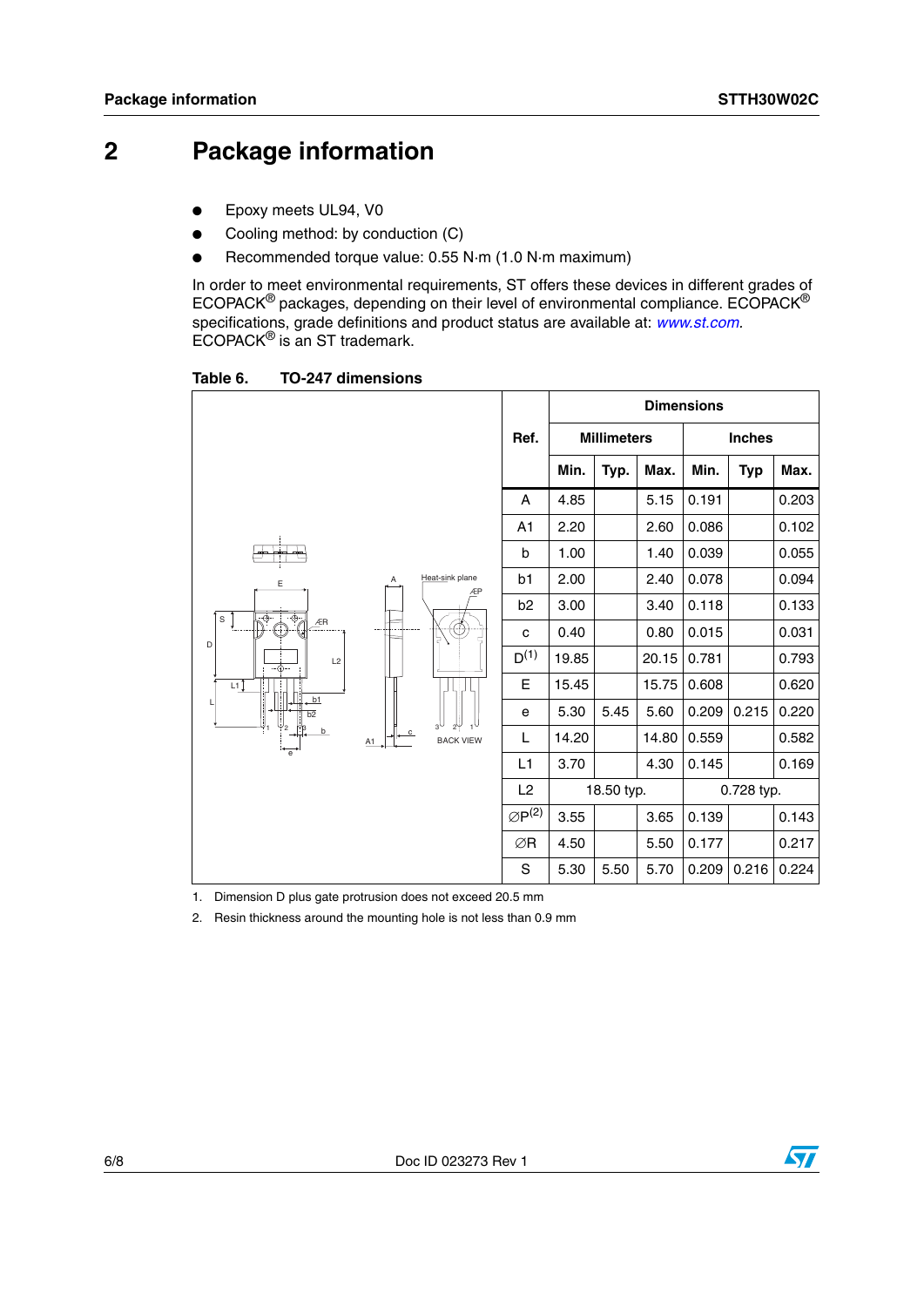## **3 Ordering information**

### Table 7. **Ordering information**

| Ordering type | Marking     | Package | Weiaht | <b>Base gtv</b> | Delivery mode |
|---------------|-------------|---------|--------|-----------------|---------------|
| STTH30W02CW   | STTH30W02CW | TO-247  | 4.46 g | 50              | Tube          |

## **4 Revision history**

#### Table 8. **Document revision history**

| <b>Date</b> | <b>Revision</b> | <b>Changes</b> |
|-------------|-----------------|----------------|
| 05-Oct-2012 |                 | First issue.   |